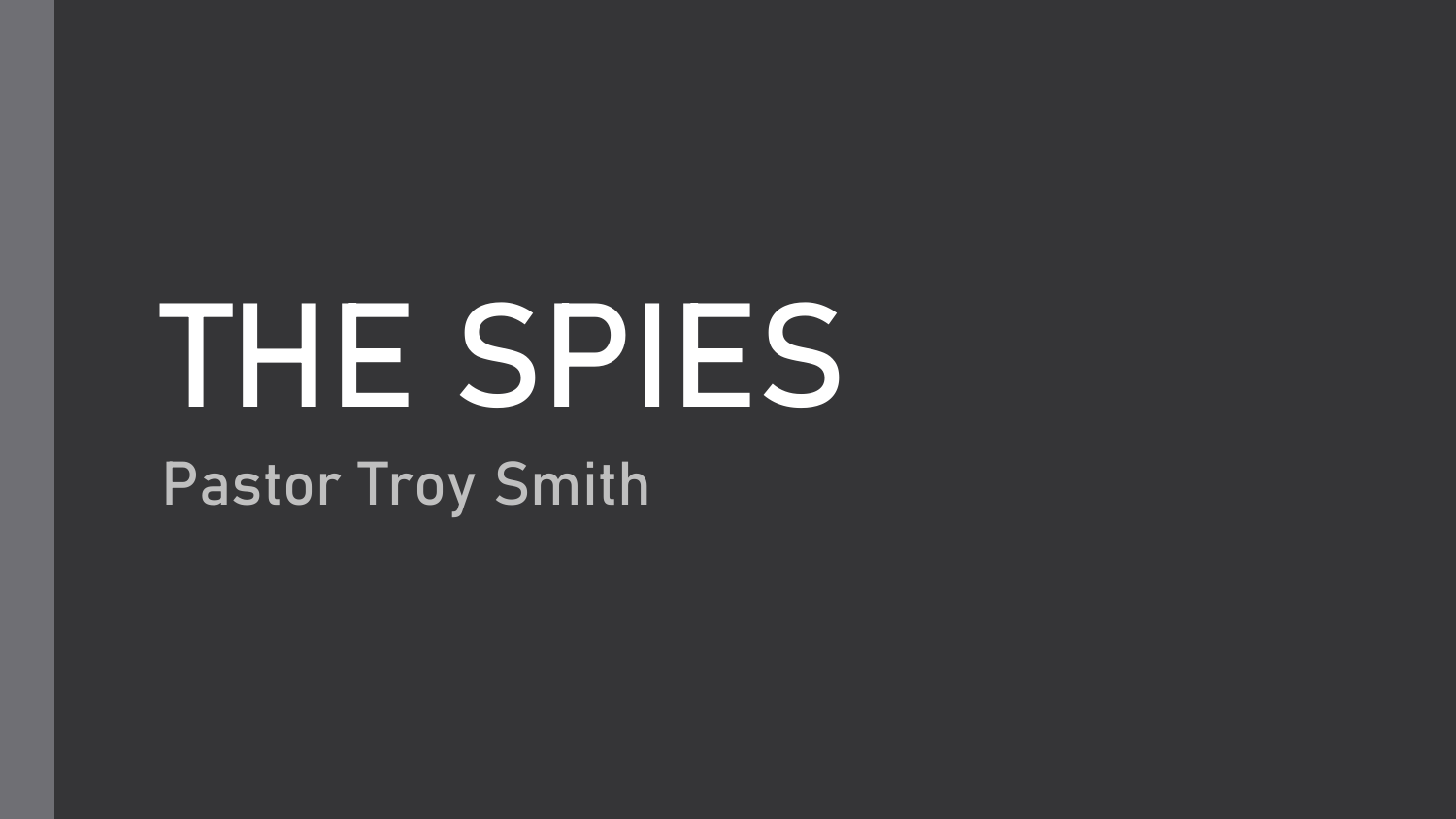"And when the LORD brings you into the land of Canaanites, the Hittites, the Amorites, the Hivites, and the Jebusites, which He swore to your fathers to give you, a land flowing with milk and honey."

Exodus 13:5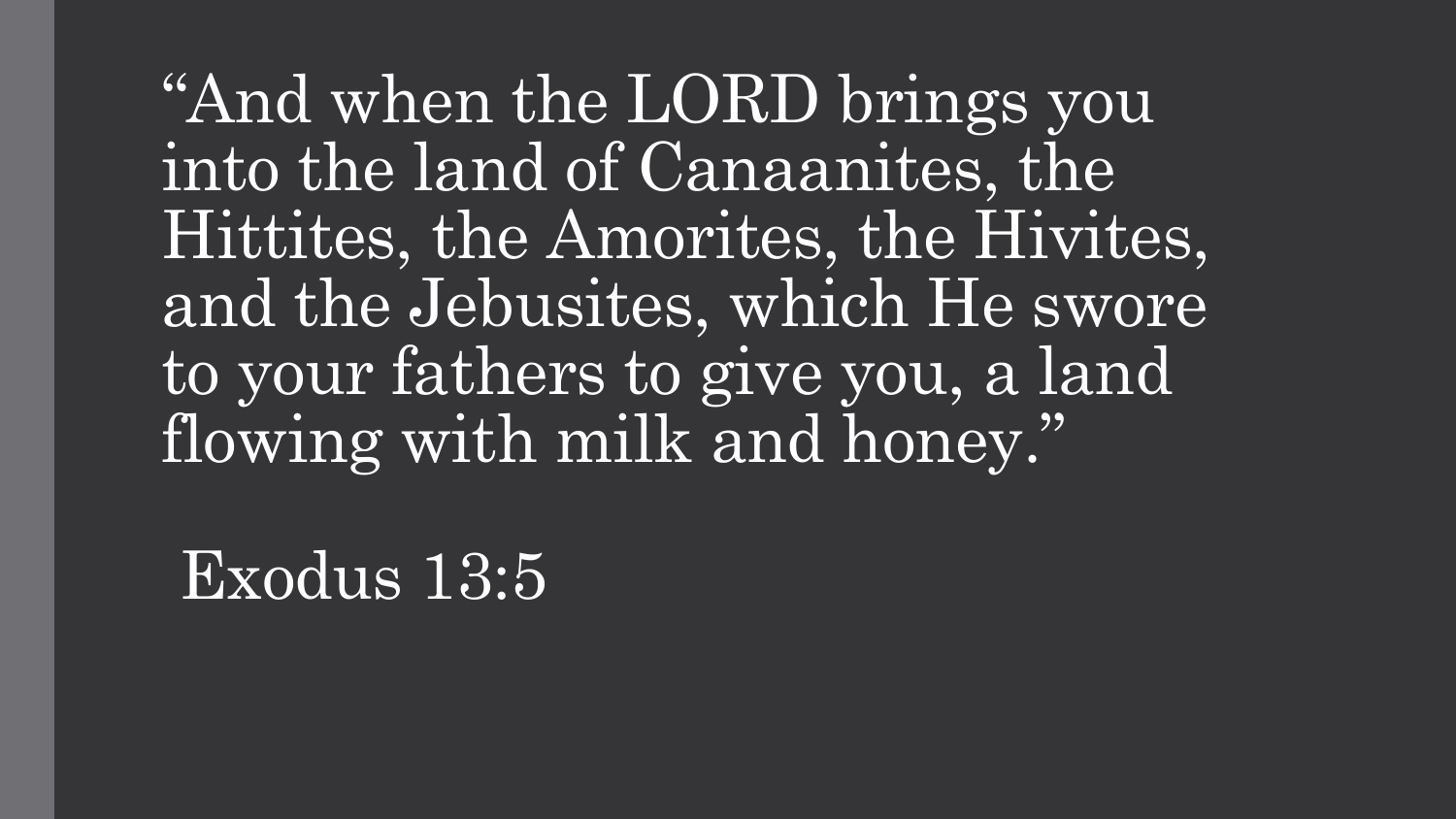### 1. The Report of the Spies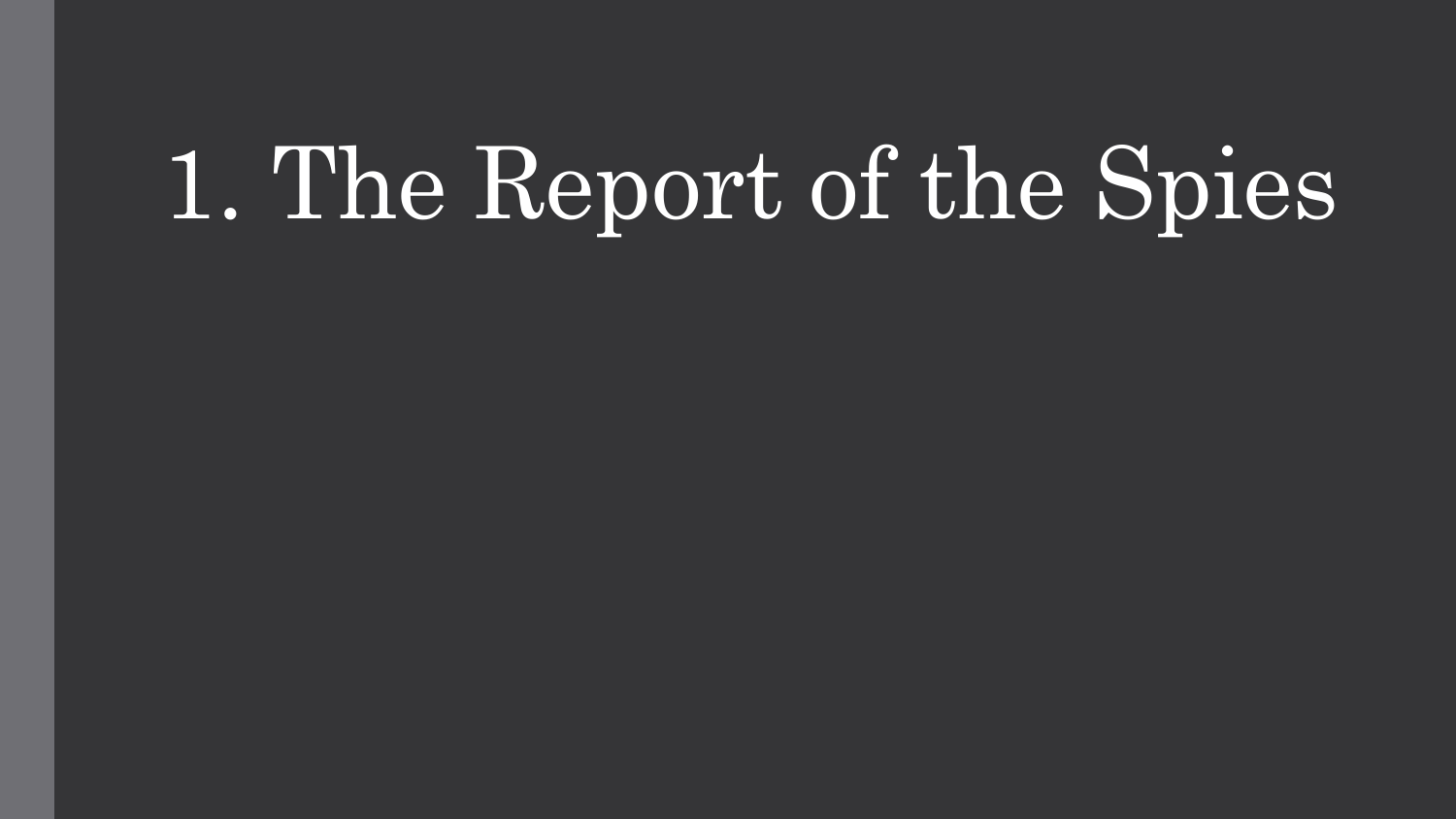#### Numbers 13:25-28

**<sup>25</sup>** At the end of forty days they returned from spying out the land. **<sup>26</sup>** And they came to Moses and Aaron and to all the congregation of the people of Israel in the wilderness of Paran, at Kadesh. They brought back word to them and to all the congregation, and showed them the fruit of the land.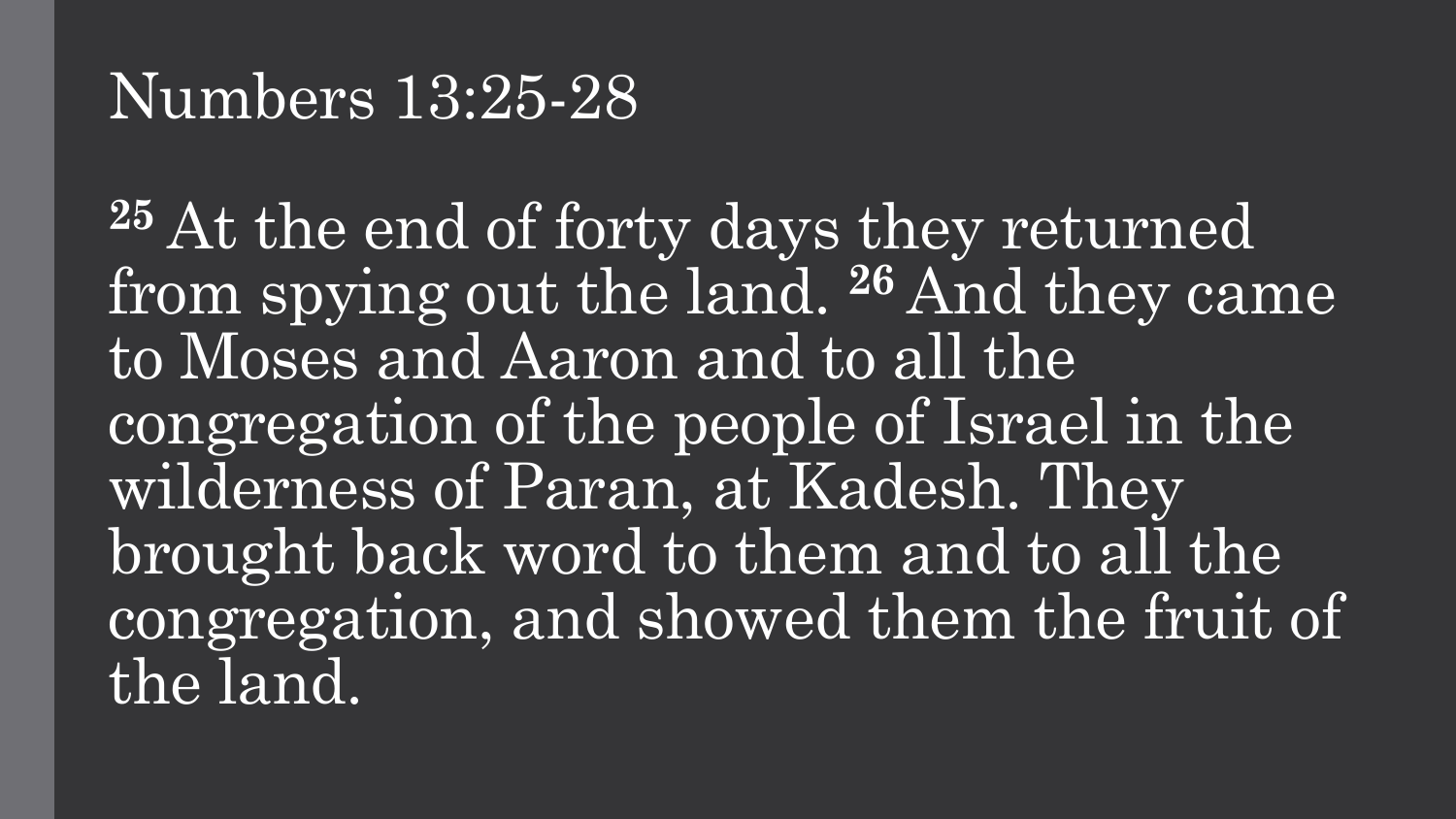#### Numbers 13:25-28 continued

**<sup>27</sup>** And they told him, "We came to the land to which you sent us. It flows with milk and honey, and this is its fruit. **<sup>28</sup>** However, the people who dwell in the land are strong, and the cities are fortified and very large. And besides, we saw the descendants of Anak there.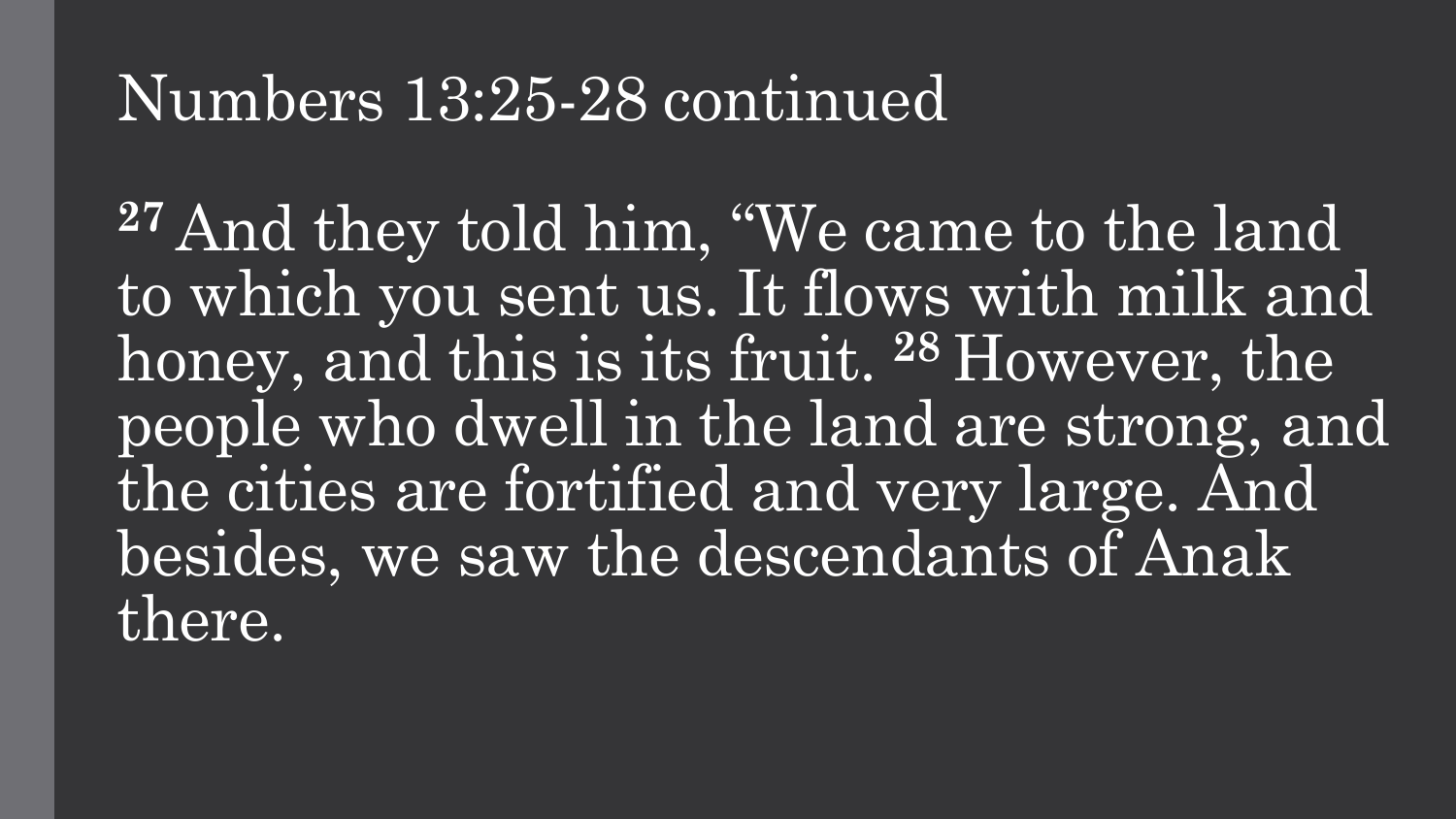### 2. The Promises of God are our Promised Land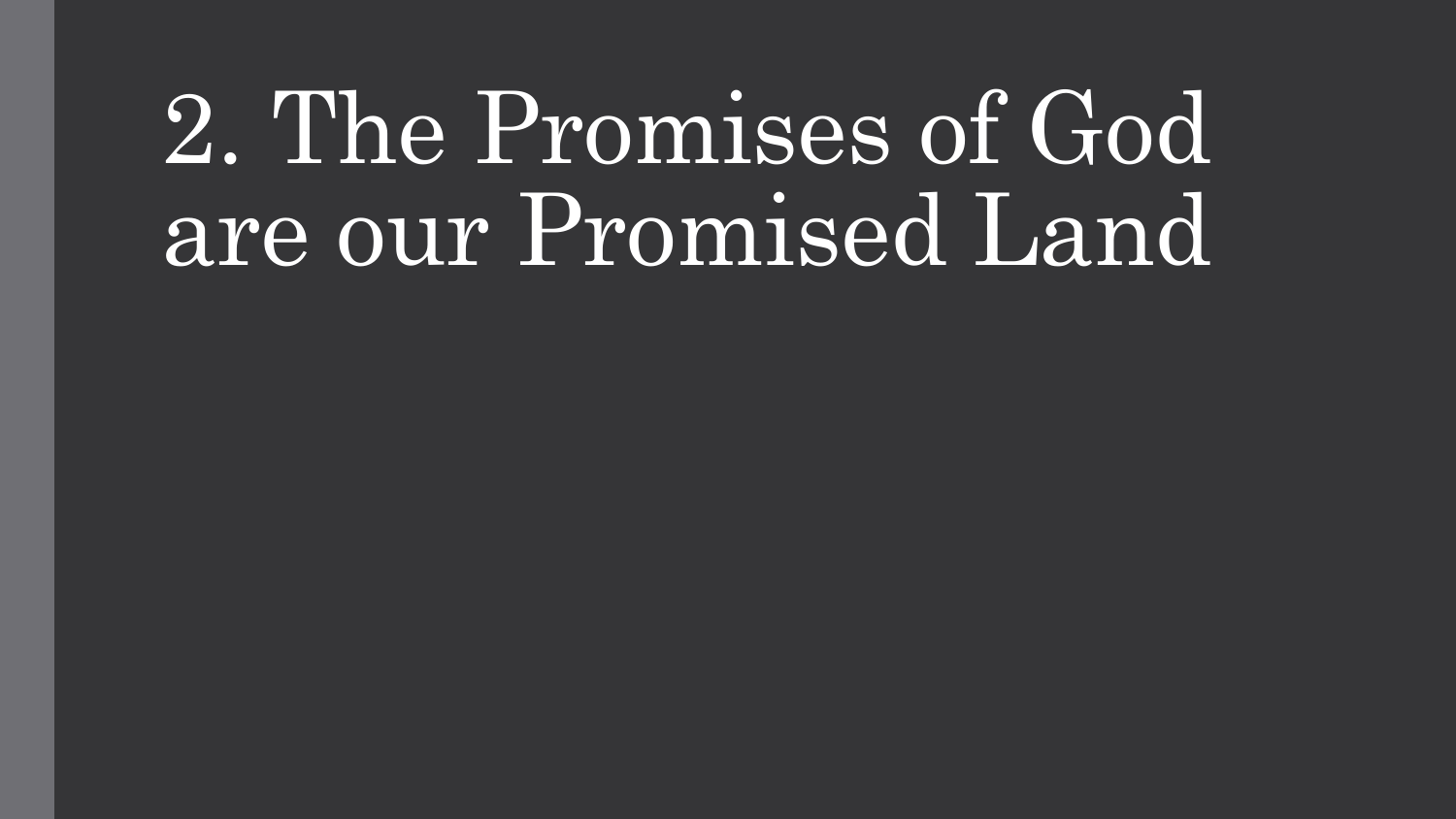#### Luke 12:22

**<sup>22</sup>** And he said to his disciples, "Therefore I tell you, do not be anxious about your life, what you will eat, nor about your body, what you will put on.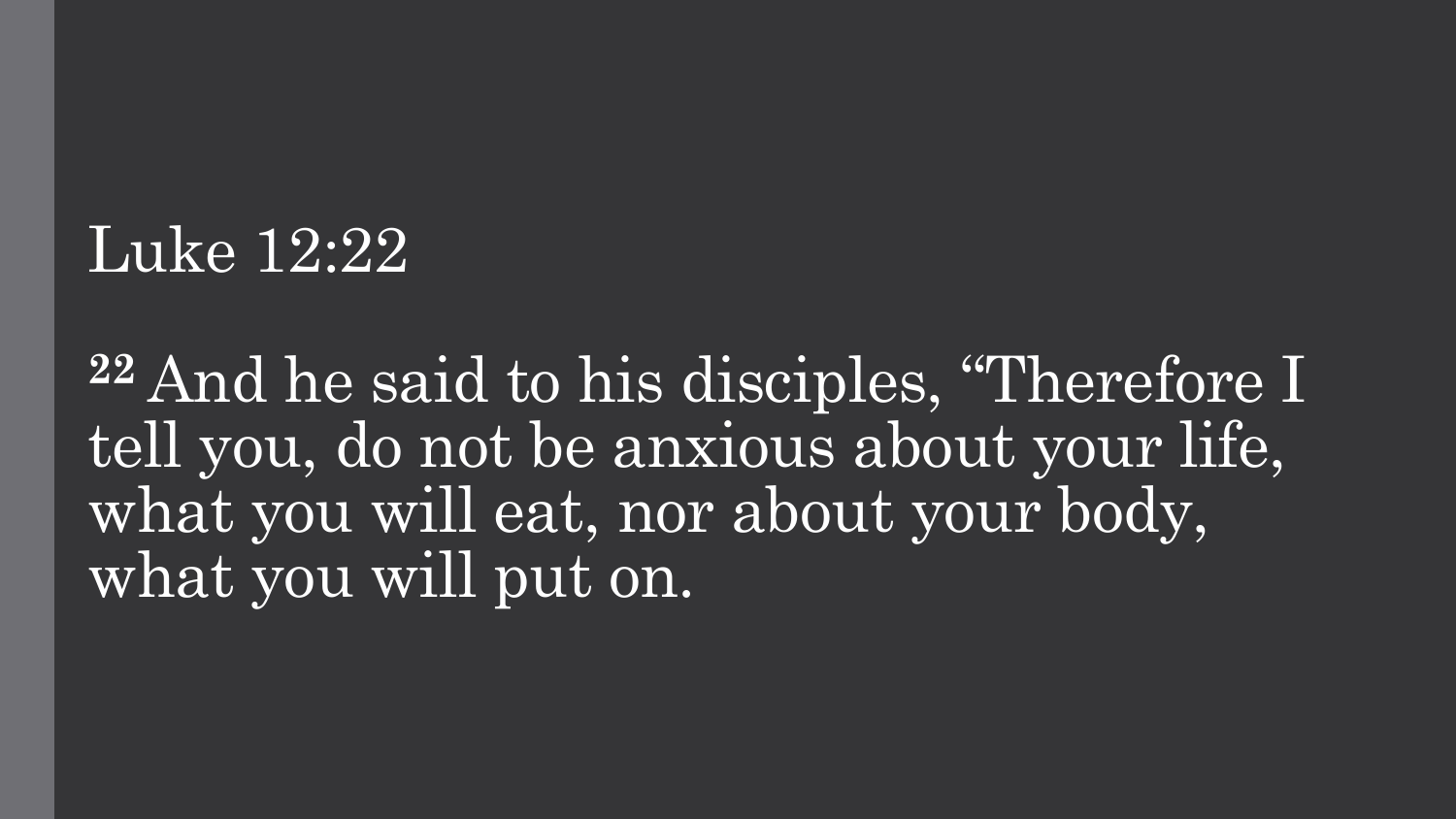#### Luke 12:27-28

**<sup>24</sup>** Consider the ravens: they neither sow nor reap, they have neither storehouse nor barn, and yet God feeds them. Of how much more value are you than the birds!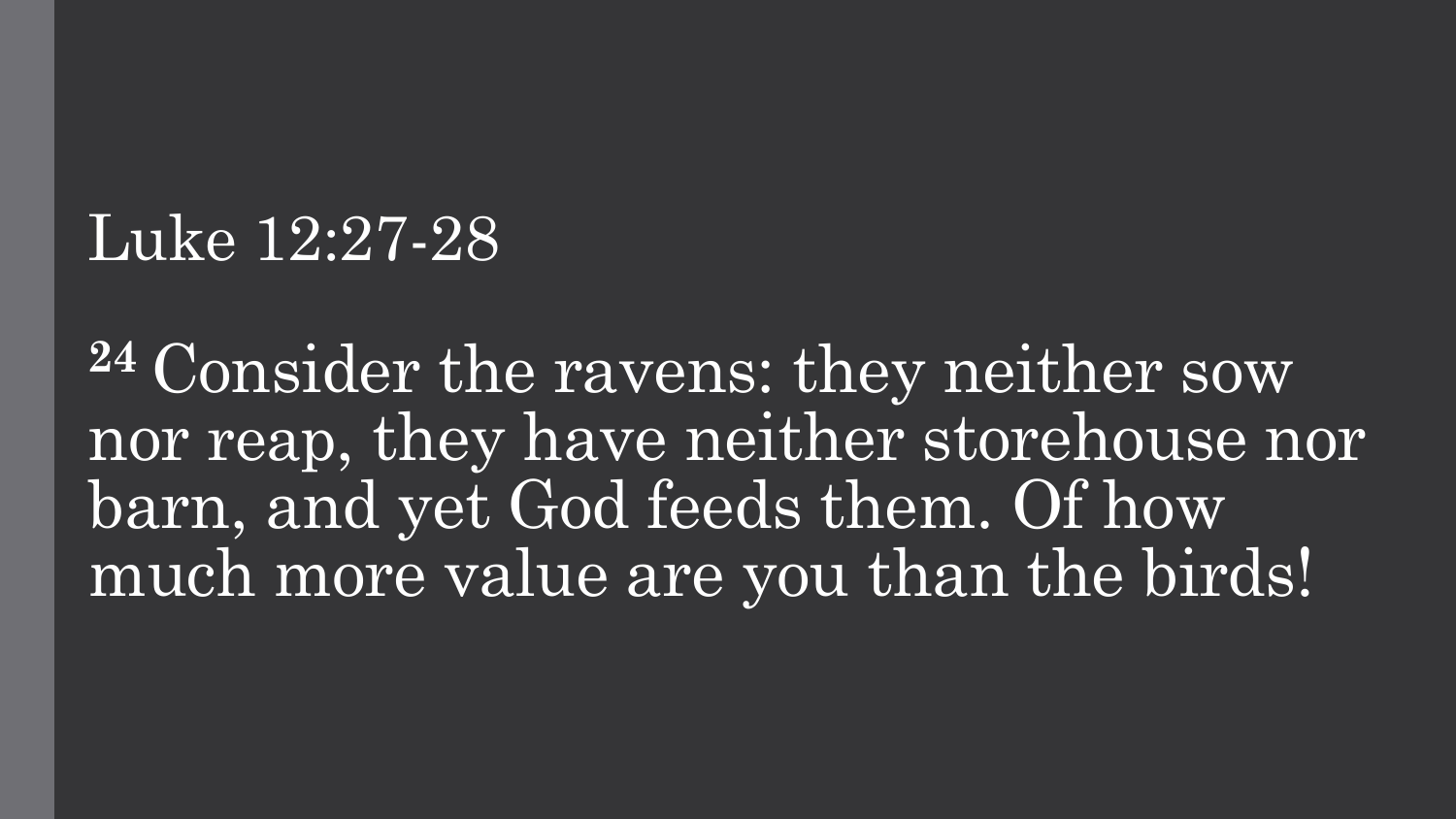#### Luke 12:27-28

**<sup>27</sup>** Consider the lilies, how they grow: they neither toil nor spin, yet I tell you, even Solomon in all his glory was not arrayed like one of these. **<sup>28</sup>** But if God so clothes the grass, which is alive in the field today, and tomorrow is thrown into the oven, how much more will he clothe you, O you of little faith!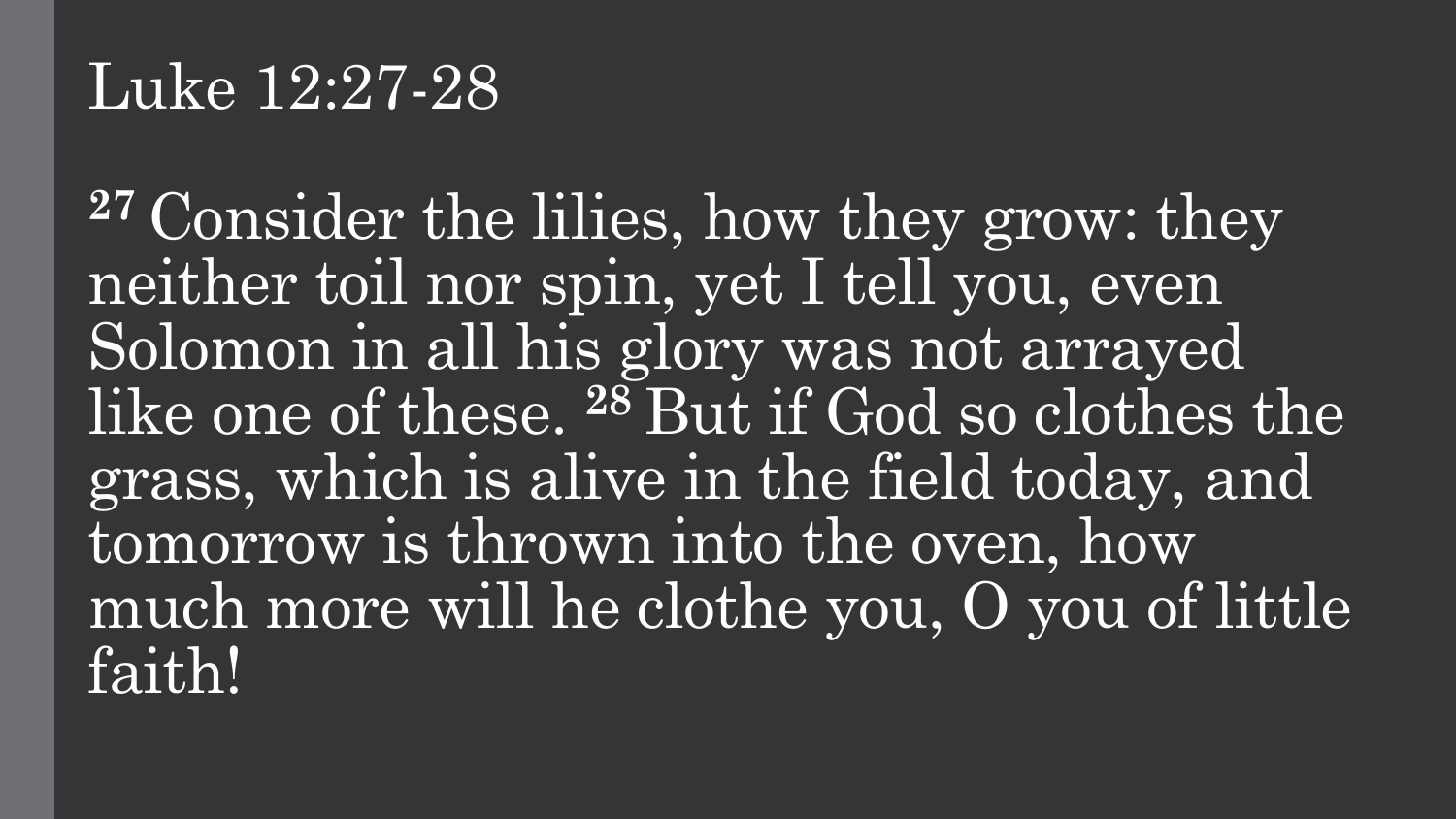#### Luke 12:29-31

**<sup>29</sup>** And do not seek what you are to eat and what you are to drink, nor be worried. **<sup>30</sup>** For all the nations of the world seek after these things, and your Father knows that you need them. **<sup>31</sup>** Instead, seek his kingdom, and these things will be added to you.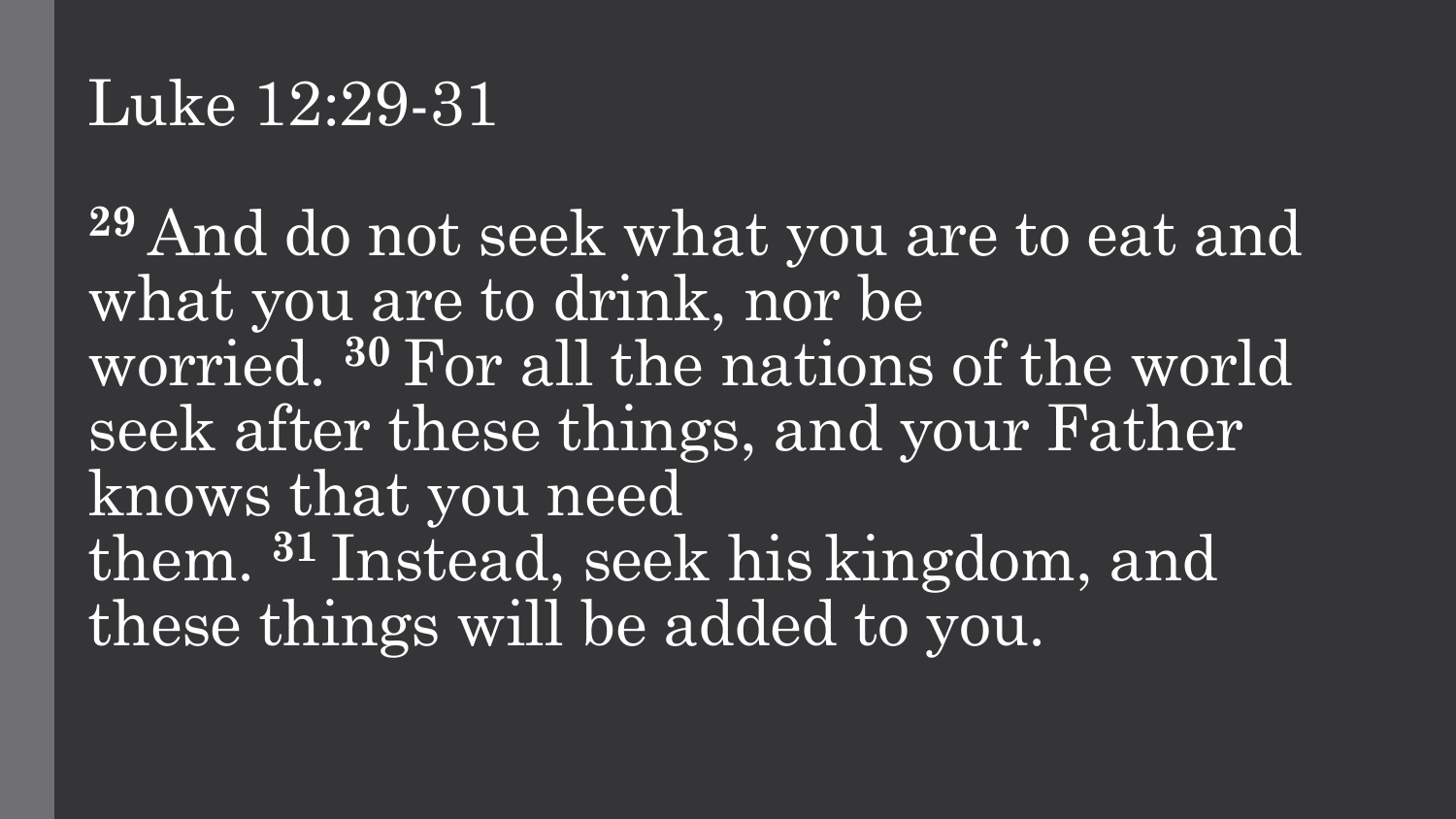### 3. Claim the Promises or Live in the Wilderness

- 
-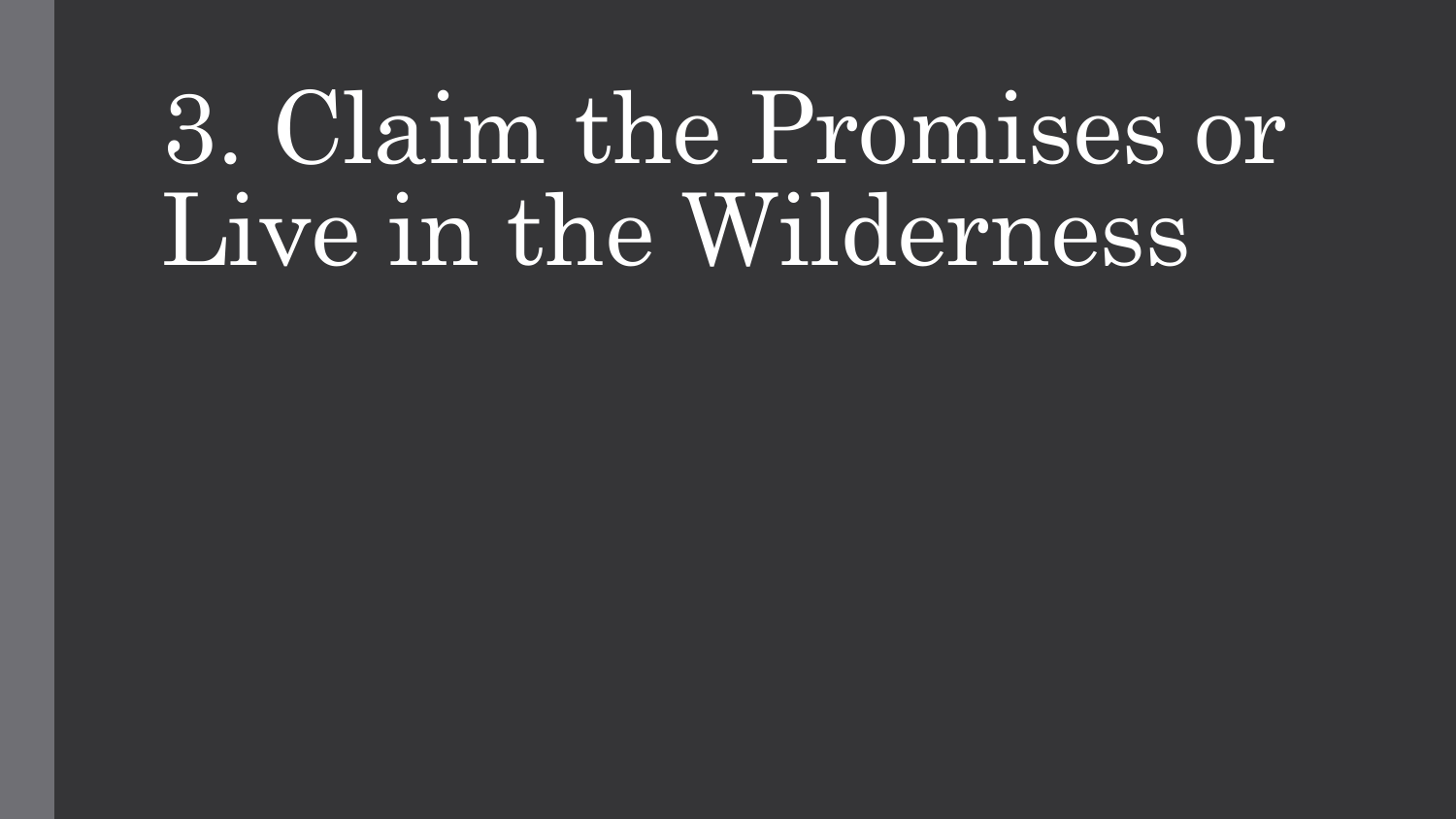#### Hebrews 7:25

**<sup>25</sup>** Consequently, he is able to save to the uttermost those who draw near to God through him, since he always lives to make intercession for them.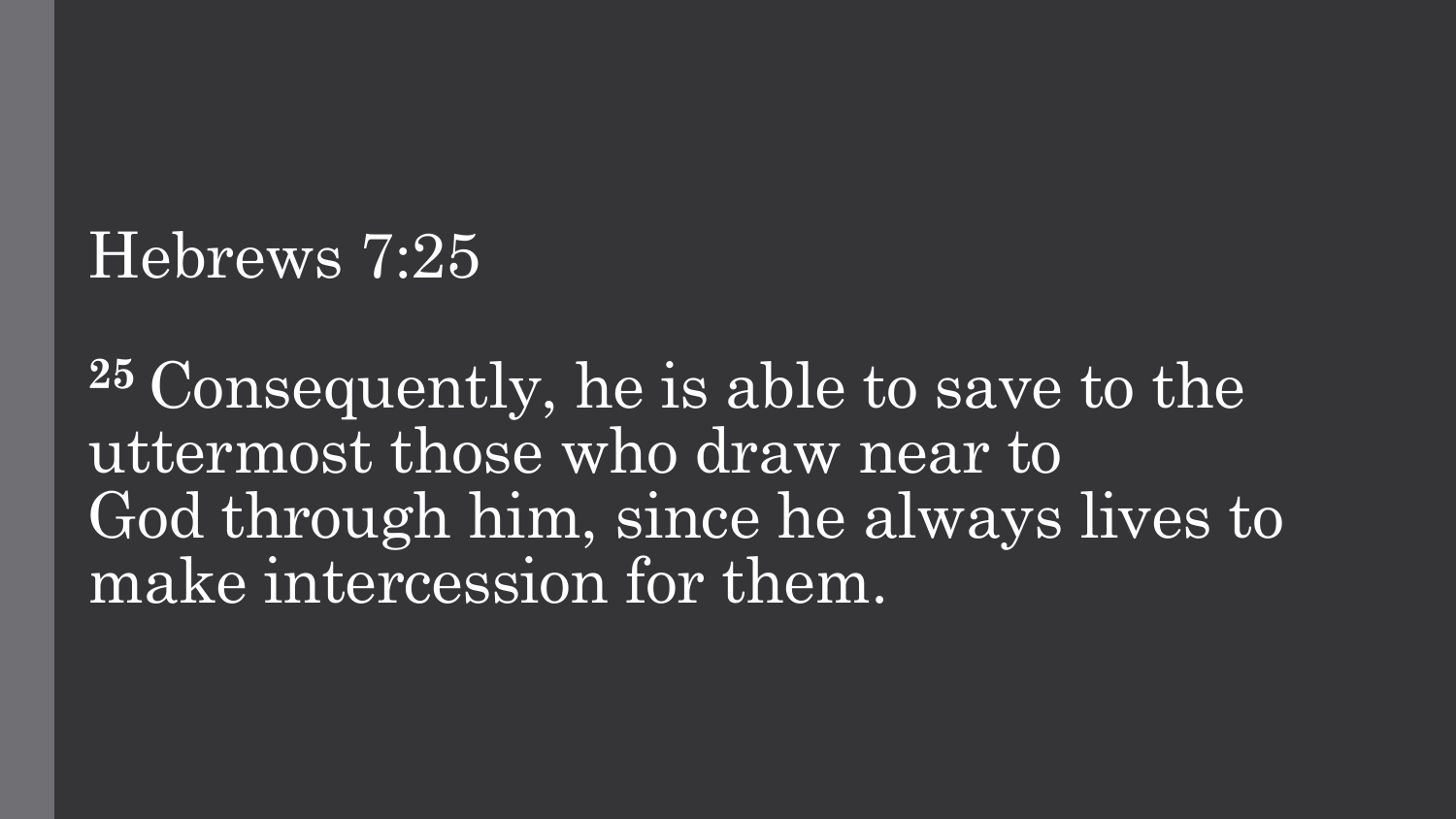#### Psalms 103:11-12

**<sup>11</sup>** For as high as the heavens are above the earth, so great is his steadfast love toward those who fear him; **<sup>12</sup>** as far as the east is from the west, so far does he remove our transgressions from us.